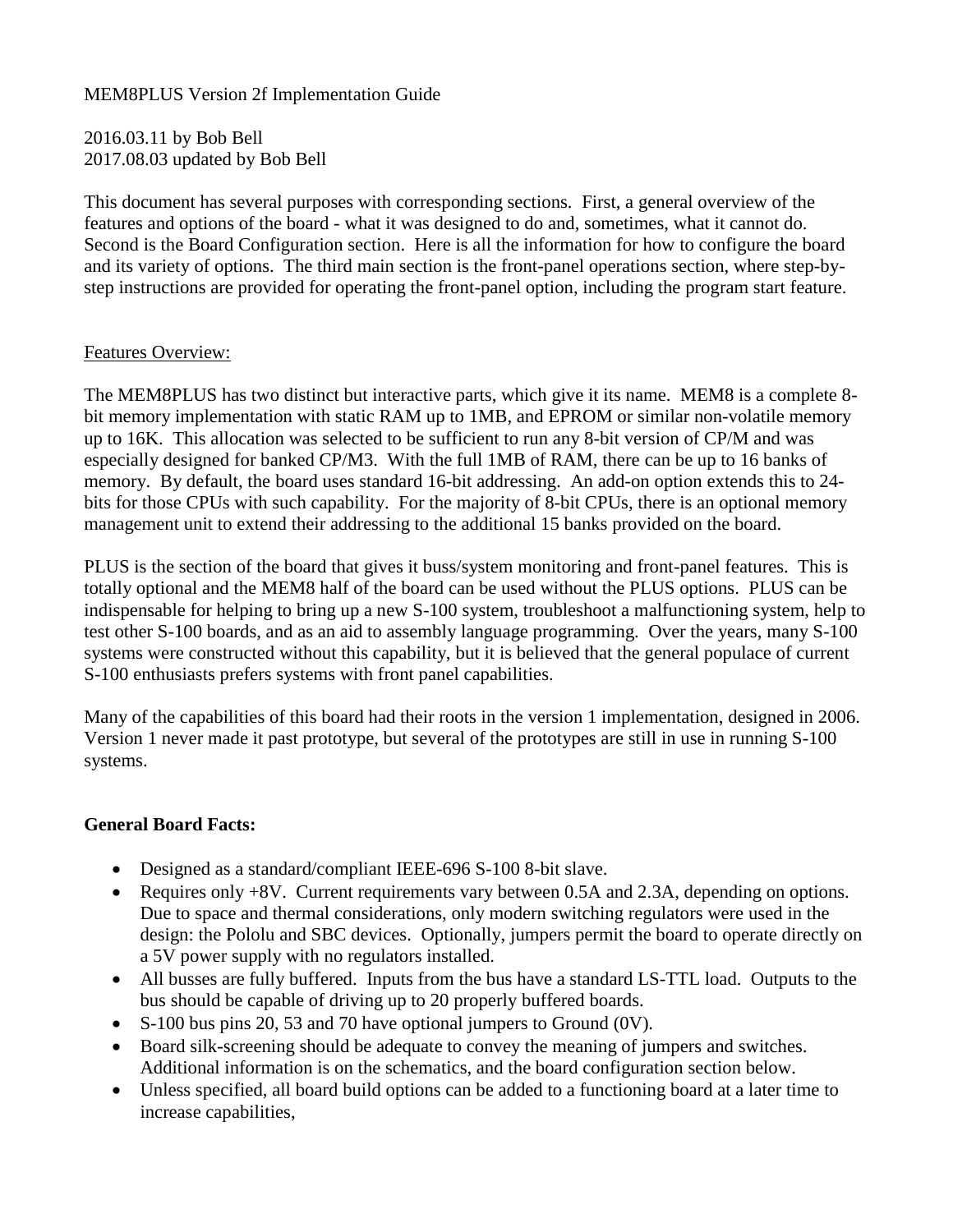## **MEM8 (memory) details:**

- All memory configuration, with but two exceptions explained below, is done with dip-switches.
- One 28-pin ROM socket will accept 5-volt only 2716  $(2K)$ , 2732  $(4K)$ , 2764  $(8K)$  or 27128 (16K) type non-volatile memory such as ROM, EPROM or EEPROM.
- The ROM can start at any 4K address between 8000 and F000.
- ROM size is selectable as 2K, 4K, 8K or 16K. This permits the use of a small code set in a larger device without wasting memory space. (For example, a monitor that only needs 4K, but the device is actually an 8K device.)
- Without any options installed, the ROM space will typically overlay RAM.
- Two 32-pin sockets are provided for RAM. RAM chips can be 32K, 128K or 512K parts. The board will run with just one chip or both, so memory sizes of 32K, 64K, 128K, 256K, 512K and 1M are possible. (Note: mixed chip sizes have not been tested.)
- Without the battery-backed RAM option (described below), four jumpers are needed. They can be soldered wire jumpers or 2-pin headers with shorting shunts.

# **MEM8 options:**

- A ROM Wait-State generator can provide from 1 to 8 wait-states for all ROM memory accesses to ensure reliable ROM operation for faster CPUs. The number of wait-states is set by jumpers.
- 24-bit capable CPUs, using the extended address bus, can directly address the whole 1MB of RAM on the board. The address decoder has switches to place the board anywhere in the 24-bit range. With this option, the memory of multiple boards can be used together.
- By utilizing very low-power RAM chips, and installing the memory power controller ICs and on-board batteries, this board can retain the contents of RAM when the power is turned off. (This feature was present in version 1 and RAM contents have been retained for several years.) When this option is installed, the 4 jumpers described in the MEM8 details above must be removed.
- A Memory Manager can provide access to as many as 16 64K banks of memory, depending on how much actual RAM is installed and the mode of operation. This is implemented as a 4-bit output port that can switch up to 4 banks of memory in normal "Cromemco" mode. The address of the output port can be any 8-bit address. In the Cromemco mode, a single bit in the port is raised to activate a bank. Also valid is the state when no bits are raised, as is the case after reset and before the CPU selects any banks. When the CPU makes a bank selection, only one bit can be active at a time, hence the four-bank limit. The same four bits can address the full 16 banks if configured in encoded mode where multiple high bits are allowed. Thus, 1010, invalid in Cromemco mode, would activate bank 9 in encoded mode. The MMU can operate with dipswitch-selectable memory common sizes of 8K, 16K, 24K or 32K, providing flexibility for OS configuration. Due to the nature of the MMU operation, it can only address on-board memory and use of a MEM8PLUS board with this option is mutually exclusive with the 24-bit address option and the use of multiple boards on the same bus.
- The MMU active bank option adds a display to the MMU. With this, one may observe which bank is currently active by means of four discrete LEDs or a hexadecimal display. Note that this option requires the System Monitor option described in the PLUS details below.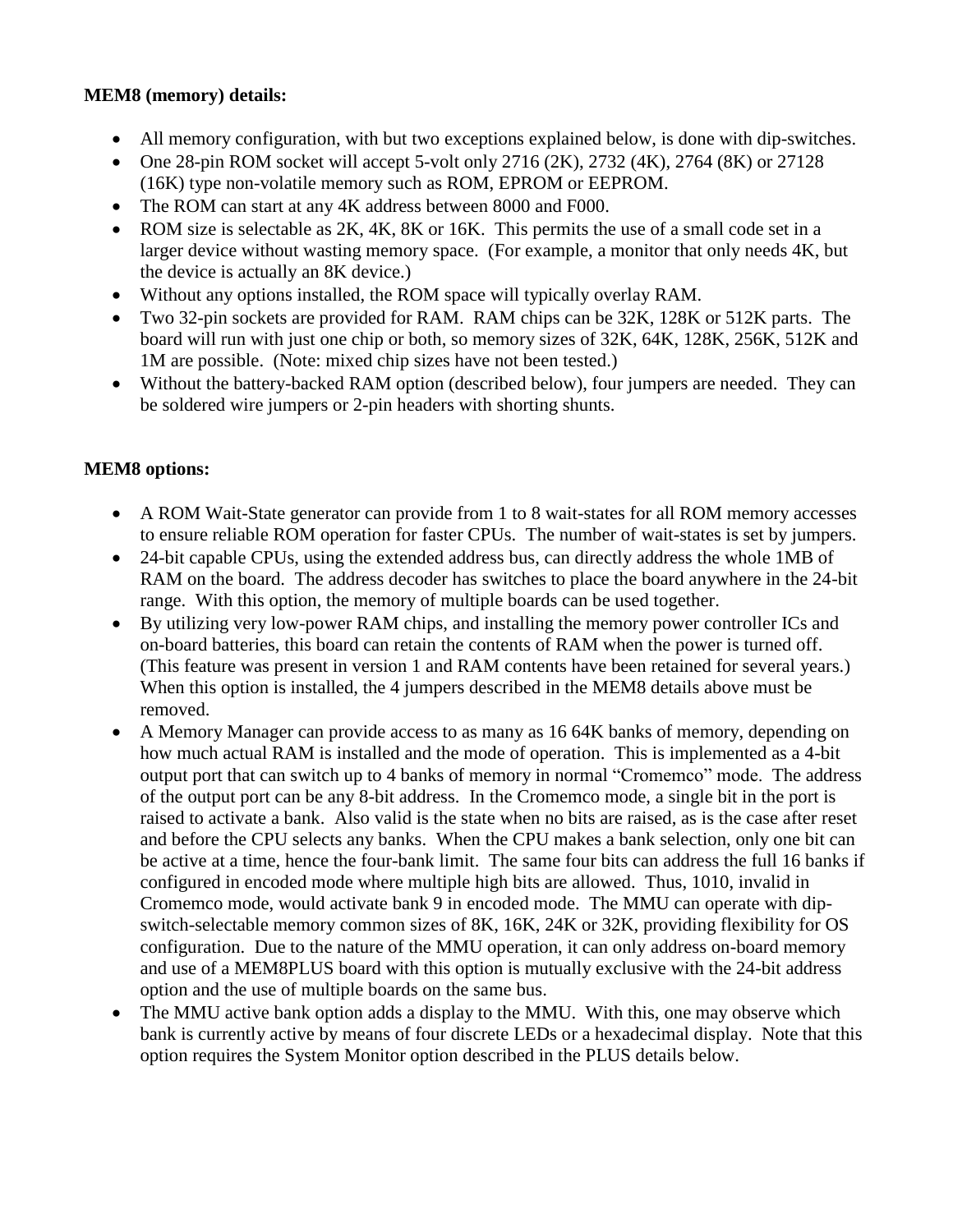# **PLUS details:**

All PLUS features are options and can be added to the MEM8 at initial build, or later as the user/operator desires.

• System Monitor Option: This is the base of the PLUS features. No other PLUS options are possible without this.

When fabricated, the MEM8PLUS board is actually two boards that are initially attached to each other. First is the 10" by 6" S-100 Main Board. (Yes, 6 x 10 is one inch higher than the standard, but it is still within the IEEE-696 specification, and the extra inch provides space for some front panel components that need to be accessible when the board is plugged in.) This contains all the components to operate the MEM8 part of the design, plus many of the parts of the PLUS section. Then, on top of the Main board is a 10" by 4" board called the Display Board. The two may be used as-is, or, for certain physical configurations, like bringing the displays on the display board to a front panel, they may be snapped apart and then connected together with two inexpensive 40-pin ribbon cables.

The display board, in its minimum configuration as a systems monitor board, has 16 LEDs or four hexadecimal displays to show the contents of the Address bus, 8 LEDs or two hexadecimal displays to show the contents of the Data Input bus, 8 LEDs or two hexadecimal displays to show the contents of the Data Output bus, and 15 LEDs to show the important status and control signals on the bus. A switch on the board turns the displays ON or OFF.

- Extended Address System Monitor Option: This adds 8 LEDs or two hexadecimal displays to show the contents of the extended address bus, A16 to A23. This option would be useful when the 24-bit memory option (described above) is selected, or the Memory Management option is installed.
- Logic Probe Option: A simple TTL logic probe is provided. It reads only TTL levels and displays on a single LED.
- Front-panel Operations Option: This option extends the System Monitor Option to a fullyfunctional front panel. All these features are enabled by this option:
	- o Hardware CPU Stop and Start. A switch, when set to STOP will stop the running CPU on the next machine (M) cycle. When set to RUN, the CPU will start running again at full speed.
	- o A momentary pushbutton switch will step the CPU one M cycle when the CPU is stopped.
	- o Single-Step by M1 or any M cycle switch. When this switch is set to M1 stepping mode, and the Step switch is pressed, the CPU will be permitted to run until the next M1 cycle where it will stop. In the any M cycle stepping mode, the CPU will stop in the next M cycle, regardless of status. This can be used to view non-M1 memory read, memory write, Input and Output port operations and Interrupt Acknowledge cycles.
	- o Full or variable speed slow-step selected by switch. When set to full-speed, the CPU runs at full clock speed. When set to variable speed, the CPU will automatically step at a user-selectable rate from as low as about one cycle every 5 seconds, up to several hundred cycles per second.
	- o Hardware 16 bit address breakpoint with enable/disable. A switch controls this feature. When set to disable, no hardware breakpoints are triggered. When set to enabled, the hardware will stop the CPU when the address set in the breakpoint switches is encountered. This feature will break regardless of the location of the code: any on-board RAM or ROM. There are several sub-options: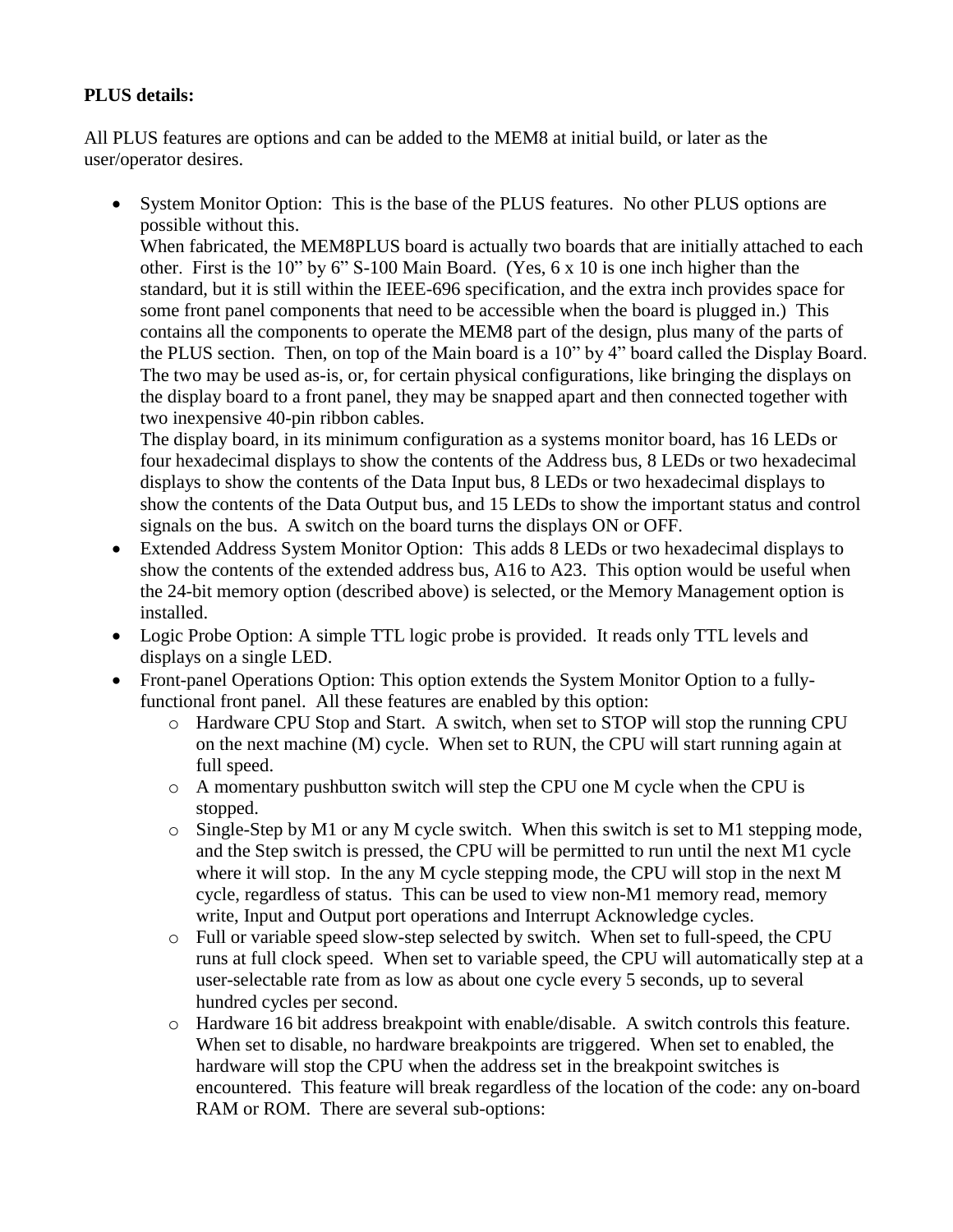- 24-bit address breakpoint is a build option. When installed, a jumper permits selection of either 16-bit or 24-bit operation.
- Three switch options are available during build for setting the breakpoint address (one must be selected):
	- Standard 8-position DIP switch.
	- Rotary hexadecimal switch. These make setting addresses very easy. They come in active high and active low versions. Either can be used. Different pull-up/pull-down resistors are required and two jumpers must change between the two options. Details are in the schematics and the construction notes.
	- External via headers. The user can use any available or desirable SPST switches. They can be wired in either active-high or active low (but all must be the same), and like the rotary hex switches, there are resistor and jumper considerations.
- Range switches these switches will enable setting an address range for the breakpoint. This is done by permitting each and every bit (16 or 24) to be designated as "don't care". For example, if a 16-bit breakpoint is set to F663, and the two least significant bits are set to "don't care", then a break will occur on F660, F661, F662 or F663.
- o An 8-bit output "test" port that can be written by the CPU and displayed on the data out bus display. It can be addressed at any 8-bit I/O port. A switch is used to select if the output port or the data out bus shows on the display.
- o An 8-bit input "test" port that reads a set of 8-bit data input switches on the display board. It uses the same port address as the output test port. The data input switches have the same dip-switch, hex rotary or off-board options as the breakpoint address switches discussed above.
- o Memory Examine, Memory Examine Next, Deposit and Deposit Next pushbutton switches are provided to enable low-level memory operations when the CPU is stopped. These switches are available to the user when the Front Panel enable switch is moved from Normal to Front Panel. These functions operate directly with the on-board memory. The breakpoint set switches double as memory address switches for these functions, and data for the deposit operations are taken from the 8-bit data input switches described previously in the "test" input port feature.
- o All front-panel control switches are self-contained and easily accessible at the top edge of the main board using miniature tactile push-button switches and miniature slide switches. Optionally, they can be duplicated on an external control pod or with switches mounted on the front of an enclosure. A header is provided for this possibility.
- o For 8080, 8085 and Z80 processors only, a program run function is provided that can force the CPU to any location in memory and have it begin execution there. Existing switches are double-purposed to allow the operator to set a 16-bit start address, and optionally, a memory bank. Then the program can be started at that address in stopped, slow-stepped or full-speed execution modes. Along with the memory examine and deposit functions, complete programs can be "toggled" into the computer at any memory address and run from there, even without a terminal of any kind or a monitor program ROM.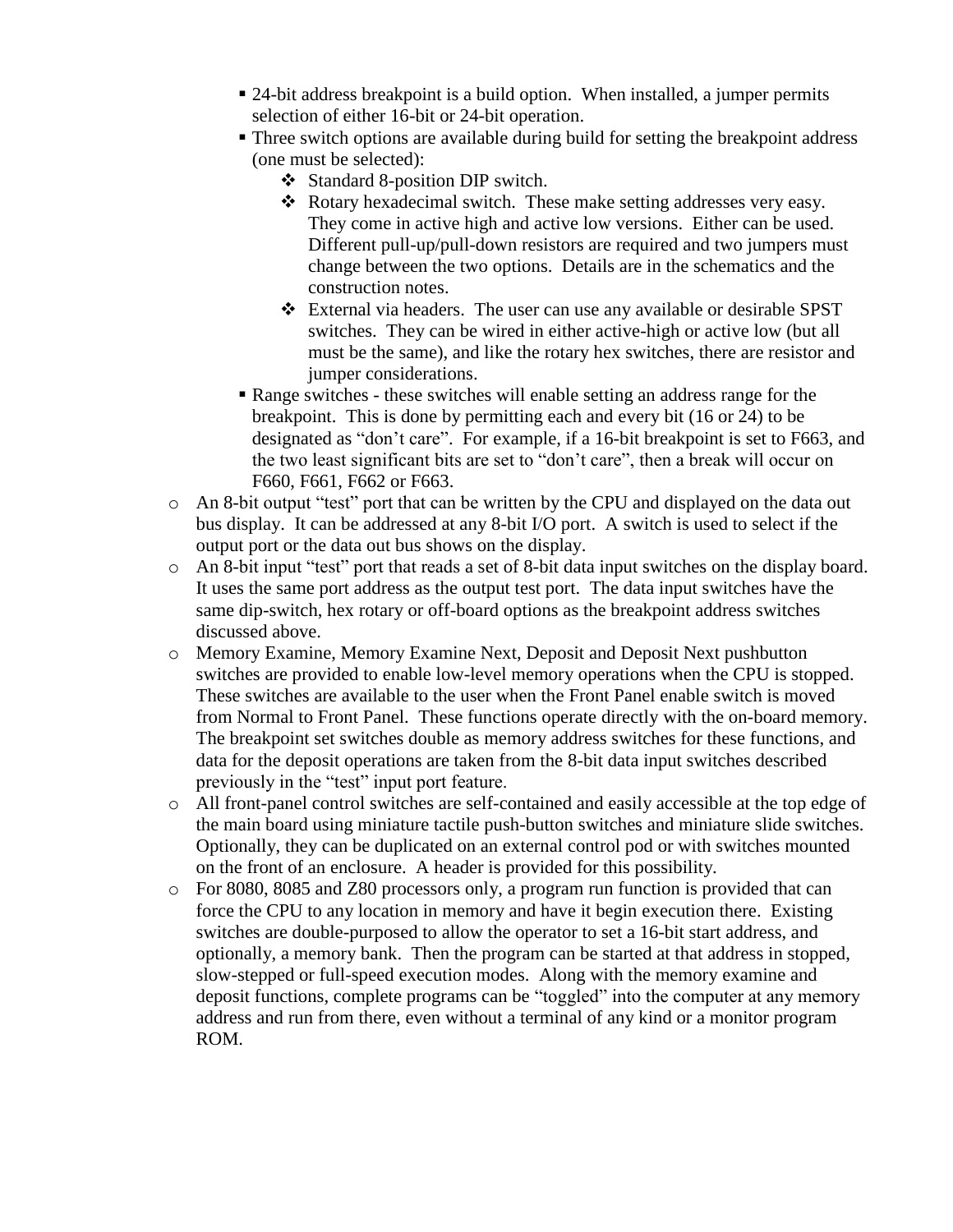A picture is worth a thousand words:



Mem8Plus board shown with the Display Board seperated from the Main Board, and then re-connected with two very short ribbon cables. This board is configured to run on a 5V bus (no regulators). It has all options installed except the battery-backed RAM, the Extended 24-bit addressing and the external switch options. As shown, it has a 2K 2716 monitor in ROM running at F000H and two 32K RAM chips. The board will boot and run CP/M 2.2, and it is expected to run banked CP/M 3 with the memory increased to at least 128K. The bank select port is configured to 40H; the Test I/O port is set to FFH.

Currently, there are no patches on the board. However, the battery-backed RAM option is unavailable due to a design flaw that cannot be patched easily.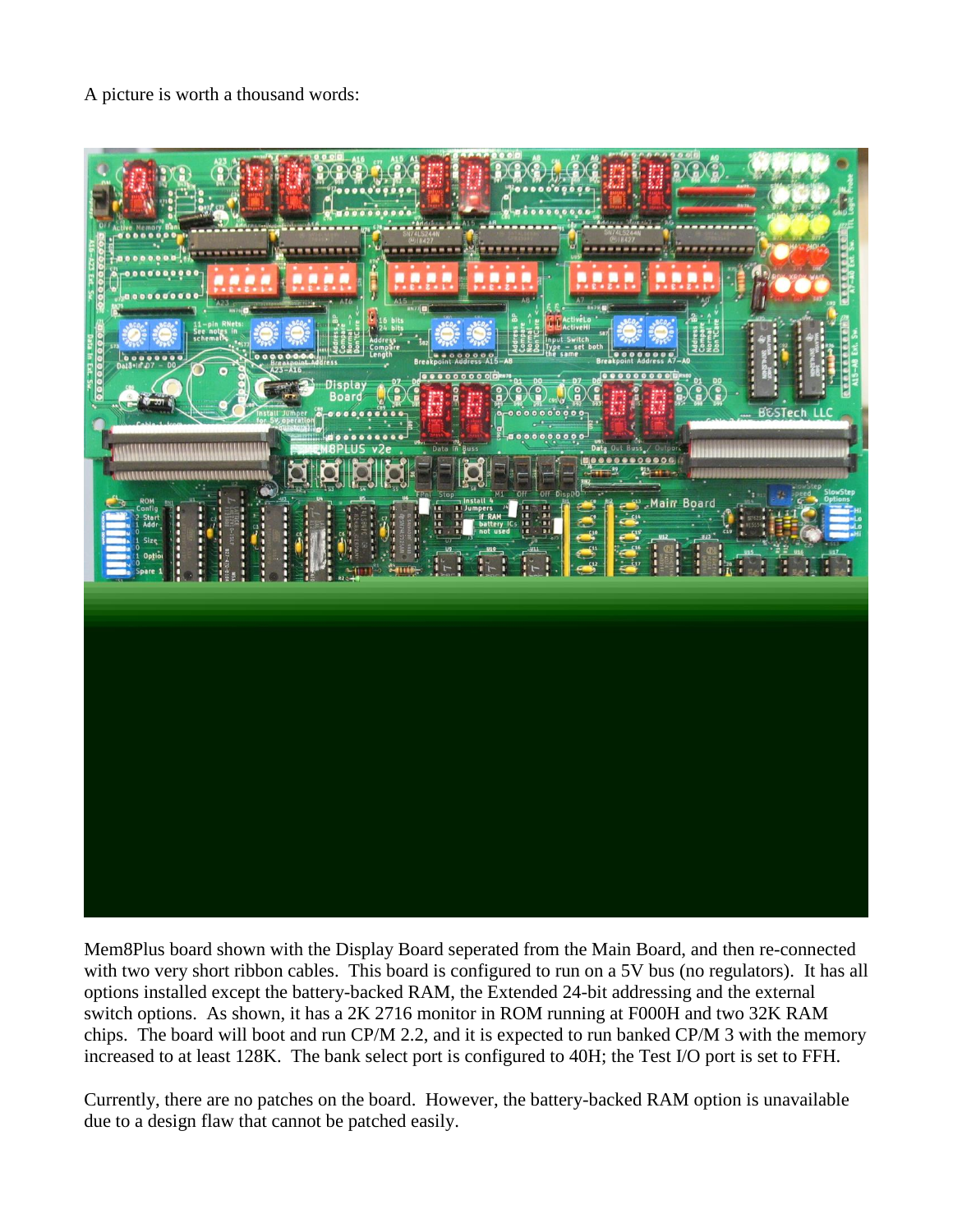### Mem8Plus Board Configuration:

This section describes the function of the jumpers and dip switches for proper configuration of the board and its many options. Note that these descriptions are without regard to the actual installed options and some may not be applicable.

### **Power Configuration:**

J11, Main board - Mutually exclusive with the on-board voltage regulator options, this jumper is connected (shorted with a shorting shunt) to provide 5V power from a bus designed for 5 volt operation.

J72, Display board - Mutually exclusive with the on-board voltage regulator options, this jumper is connected (shorted with a shorting shunt) to provide 5V power from a bus designed for 5 volt operation.

J13, J14 and J15, Main board - Provides additional system ground pins on the bus. If the system this board is going into provides these additional ground pins on pin 20, 53 and 70, short the appropriate jumper to take advantage of this bus feature.

### **ROM Wait States:**

J10, Main board. With no jumpers installed, the ROM Wait-State feature is disabled. To enable one wait-state, jumper the two pins labeled "1". For two wait states, jumper "1" and "2". Select up to 8 wait states by adding additional jumpers. Don't remove previously installed jumpers.

### **Extended 24-bit address board select:**

J8, Main board. Insert shorting jumpers to select the board address from one of 16 possible start locations in the 24-bit S-100 extended address space (16MB). The chart here shows all the possibilities:

| <b>Board Address</b> | A23        | A22 | A21        | A20        |  |
|----------------------|------------|-----|------------|------------|--|
| 0xxxx                | ON         | ON  | ON         | ON         |  |
| 1xxxx                | ON         | ON  | ON         | OFF        |  |
| 2xxx                 | ON         | ON  | OFF        | ON         |  |
| 3xxxx                | ON         | ON  | <b>OFF</b> | <b>OFF</b> |  |
| 4xxxx                | ON         | OFF | ON         | ON         |  |
| $5x$ $xx$            | ON         | OFF | ON         | OFF        |  |
| <b>6xxxx</b>         | ON         | OFF | OFF        | ON         |  |
| 7xxx                 | ON         | OFF | OFF        | OFF        |  |
| 8xxx                 | OFF        | ON  | ON         | ON         |  |
| 9xxx                 | OFF        | ON  | ON         | OFF        |  |
| Axxxx                | OFF        | ON  | OFF        | ON         |  |
| <b>Bxxxx</b>         | OFF        | ON  | OFF        | OFF        |  |
| Cxxxx                | OFF        | OFF | ON         | ON         |  |
| <b>DXXXX</b>         | OFF        | OFF | ON         | OFF        |  |
| Exxxx                | <b>OFF</b> | OFF | OFF        | ON         |  |
| <b>Fxxxx</b>         | OFF        | OFF | <b>OFF</b> | <b>OFF</b> |  |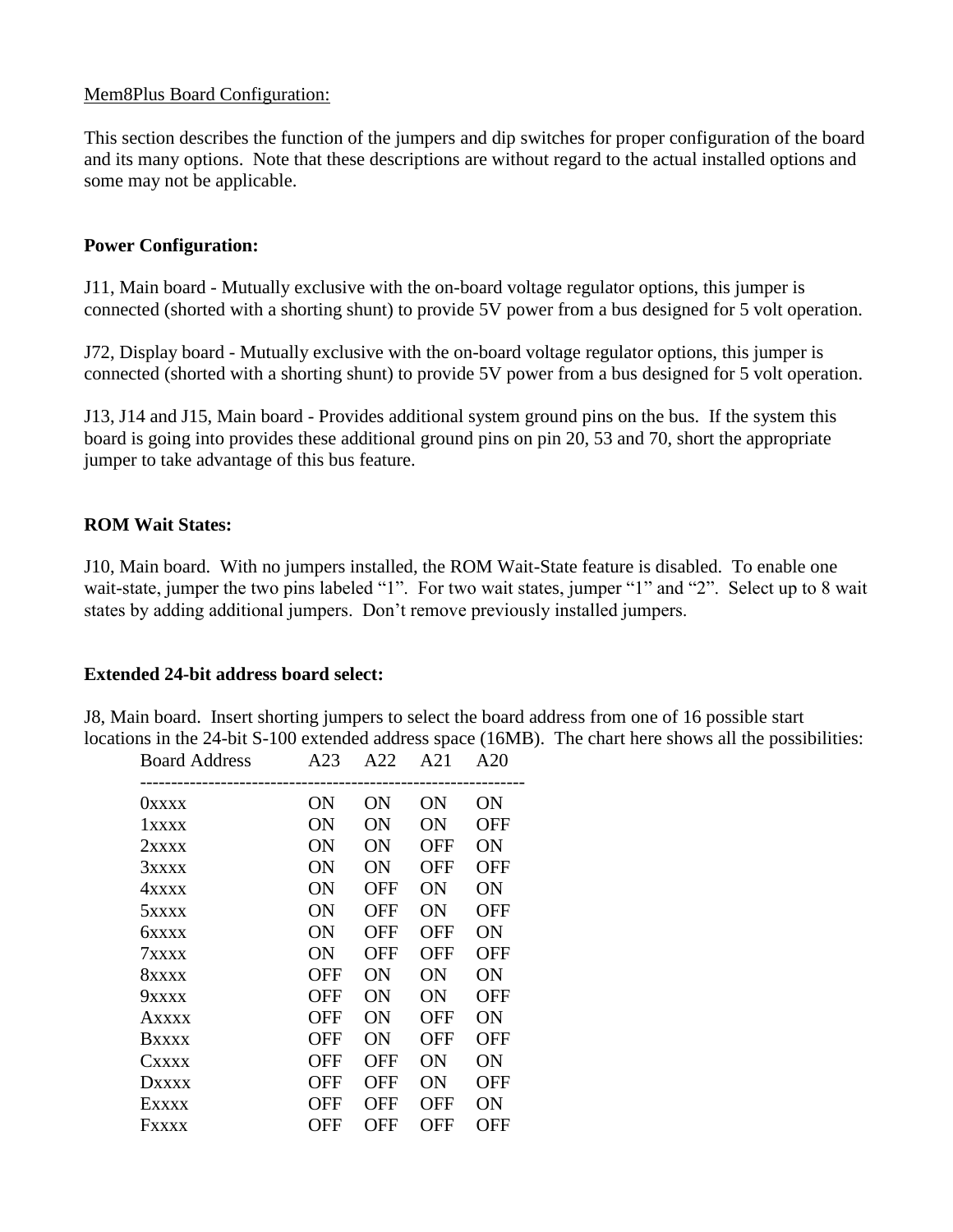## **Battery-backed RAM:**

J2, J3, J4 & J5, Main board. Insert these jumpers when the battery-backed RAM option is not installed. If battery-backed RAM is installed, U7 and U8 will be present, and one or two 2032 coin cells will be inserted into battery clips BT1 and BT2 at the lower right corner of the board.

### **MMU/Bank Select Port Address Configuration:**

#### J9, Main board.

Use this set of configuration jumpers to select the I/O port that the Bank Select Register will respond to. Any 8-bit address may be selected by jumping adjacent pins with shorting shunts. A shunt on the pins selects that bit to be a zero. Off is a one.

### **Test I/O Port Address Configuration:**

J12, Main board.

Use this set of configuration jumpers to select the I/O port of the test register. Any 8-bit address may be selected by jumping adjacent pins with shorting shunts. A shunt on the pins selects that bit to be a zero. Off is a one. The test register consists of a simple 8-bit input port and a simple 8-bit output port. When read from, the input port responds with the byte set on the Data In switches (S73 - binary, or S71 & S72 - hex). When written to, the byte output is displayed on the Outport display (shared with the Data out Bus) if the S12 is set to DispTP.

### **ROM Configuration Dip-Switch:**

#### S2, Main board.

The first three positions, Labeled Start Addr 2, 1 and 0, control the starting address of the ROM socket within the standard 16-bit address space. Off, Open and 1 are typical nomenclatures used on dip switches. This table shows the addressing possibilities:

| Start Address Sw2 |     | Sw1 | Sw0 |
|-------------------|-----|-----|-----|
| 8000H             | On  | On  | On  |
| 9000H             | On  | On  | Off |
| A000H             | On  | Off | On  |
| B000H             | On  | Off | Off |
| COOOH             | Off | On  | On  |
| DOOOH             | Off | On  | Off |
| E000H             | Off | Off | On  |
| FOOOH             | Off | Off | Off |

Positions 4 and 5: Labeled Size 1 and 0 - these are set to correspond to the size of the memory device in the ROM socket. Not only do they set the proper logic, but they also configure the socket pins that change between the various sized devices.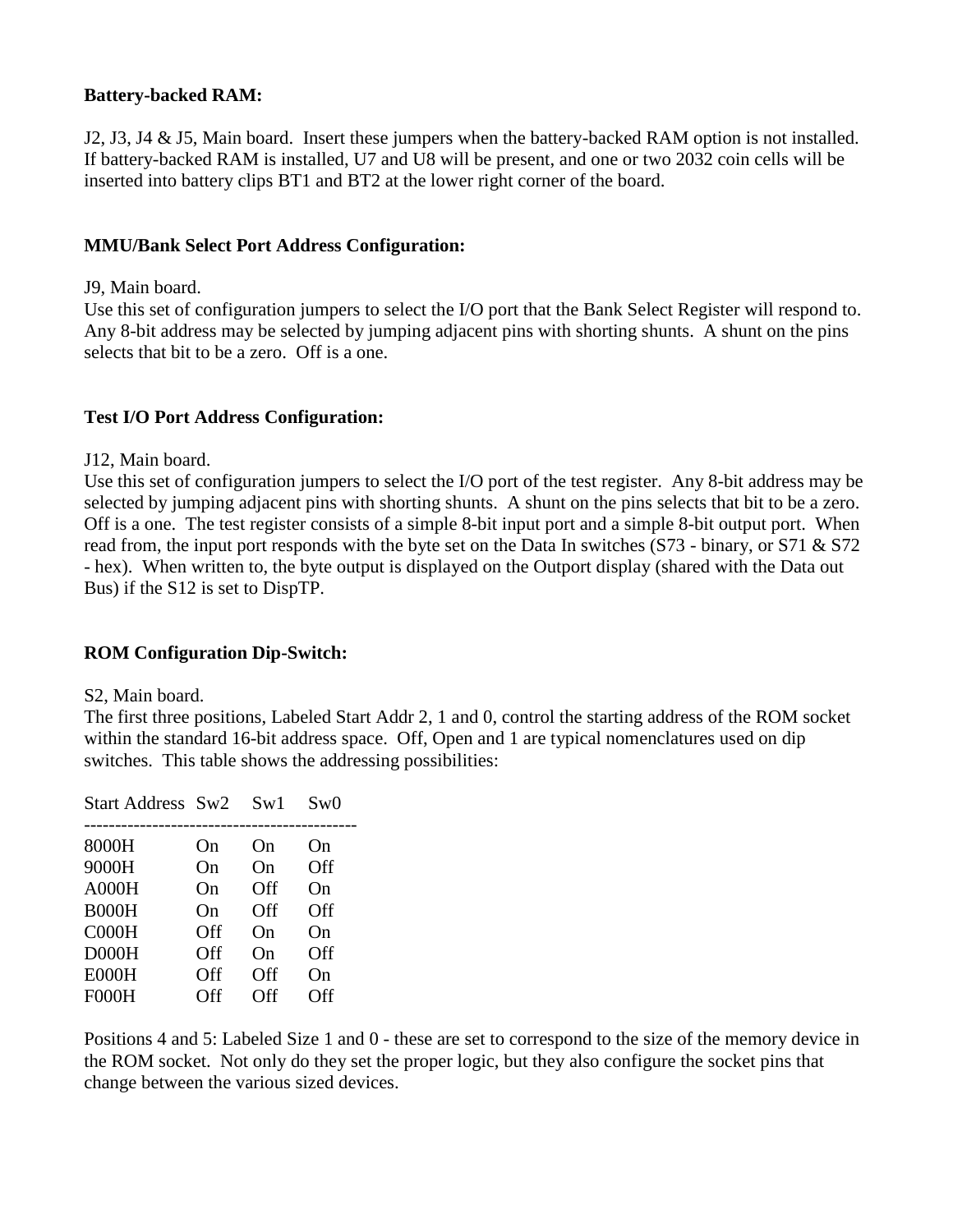| Size (typical device) Sw1 |     | Sw0 |
|---------------------------|-----|-----|
| 2K (2716)                 | On  | On  |
| 4K (2732)                 | On  | Off |
| 8K (2764)                 | Off | On  |
| 16K (27128)               | Off | Off |

Positions 6 and 7: Labeled Option 1 and 0 are used to set one of several operating modes of the ROM logic as described in the table below. Note that these options also depend on the EAddrOn (M24) switch on the RAM/MMU Config dip switch.

|     |            | Option 1 Option 0 24-bit On | Function                                     |
|-----|------------|-----------------------------|----------------------------------------------|
| On  | On         | Don't Care                  | ROM disabled                                 |
| On  | <b>Off</b> | <b>Yes</b>                  | ROM Enabled in lowest 64K                    |
| Off | On         | Yes                         | ROM Enabled in highest 64K                   |
| Off | <b>Off</b> | Yes                         | ROM disabled                                 |
| On  | Off        | N <sub>0</sub>              | ROM Enabled in "ROM Bank" only               |
| Off | On         | N <sub>0</sub>              | ROM Enabled in "ROM Bank" & lowest MMU bank  |
| Off | Off        | N <sub>0</sub>              | ROM Enabled in "ROM Bank" & highest MMU bank |

The "ROM bank" referred to in the table above is the name for the state the MMU logic is in just after reset and before the CPU writes anything to the MMU Bank Select Port. In this state, the lowest 64K of RAM is enabled and the ROM overlays RAM as set by the ROM size and start address switches. Once the CPU writes anything to the Bank Select Port, the ROM Bank disappears.

Position 8 is unused, labeled Spare 1.

### **RAM/MMU Configuration Dip-Switch:**

S14, Main board.

Positions 1 and 2 select the RAM chip size. The table shows all options:

| Size         | Sw1 | Sw0 |
|--------------|-----|-----|
| RAM Disabled | On  | On  |
| 32K          | Off | Off |
| 128K         | On  | Off |
| 512K         | Off | On  |

Position 3 switches the board between 24-bit extended addressing and enabling the MMU. They cannot be both enabled at the same time. Off for 24-bit, On to enable the MMU if installed.

Position 4 is the ROM option switch. This switch is used only when 24-bit extended addressing is enabled and defines the location of the ROM. If set to On, the ROM will appear at x0xxxxH in the 24 bit address space. If set to Off, the ROM will appear at FxxxxH in the 24-bit address space. The ROM's location within the 64K page is configured with the ROM dipswitch.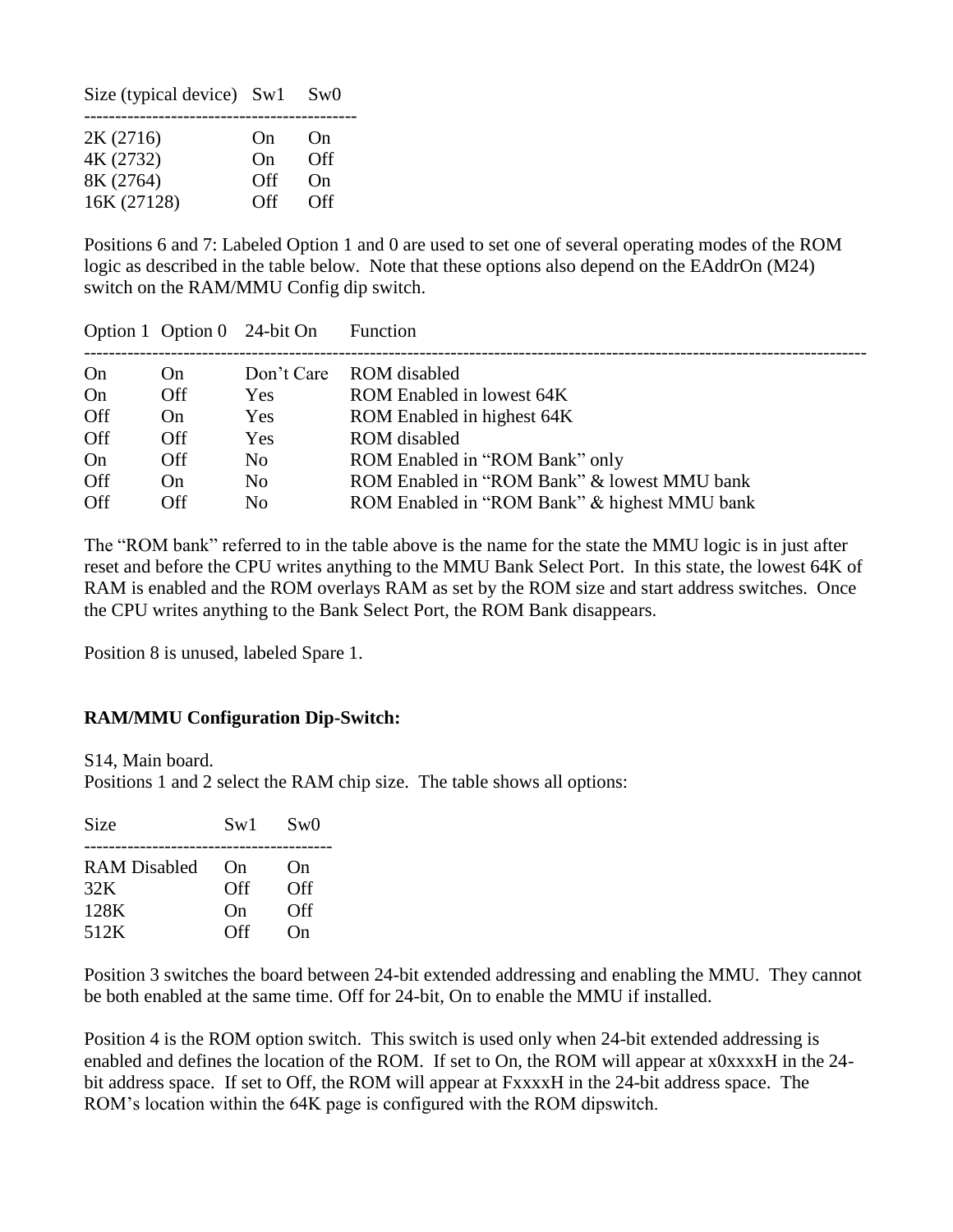Positions 5 and 6 - MMU Common Size. To afford as much flexibility as possible, the board was designed with four possible memory common sizes. The correct selection will depend on the OS.

| Size | Sw1 | Sw0 |
|------|-----|-----|
| 8K   | On  | On  |
| 16K  | On  | Off |
| 24K  | Off | On  |
| 32K  | Off | Off |

Position 7 determines the bank select mode of the MMU: Normal Cromemco style bank select or Encoded bank select. With the switch On, normal mode is selected and up to four banks can be selected by writing a '1' bit to the position in the bank select register corresponding to the desired bank. For example, writing a 04H (0000 0100) will select bank 4. Only one bit may be high at any one time, and only the lowest four bits are used, limiting this mode to just four selectable banks. Encoded mode works by permitting any combination of the lowest four bits to be high. Thus, there are 16 possible combinations that can select up to 16 banks of RAM, the maximum the board can contain. Note; the bank display is designed for encoded mode, to show all 16 banks. In Cromemco mode, the display is a subset of encoded mode, just the single high bit patterns.

|                       | Display Actual Bank |
|-----------------------|---------------------|
|                       | $0$ (ROM Bank)      |
|                       |                     |
| $\mathcal{D}_{\cdot}$ | 2.                  |
| 4                     | 3                   |
|                       |                     |

Position 8 is unused, labeled Spare 2.

### **Slow-Step Configuration Dip-Switch:**

S13, Main board.

This dip switch selects various combinations of resistors and capacitors for the slow-step oscillator in order to provide a wide range of automatic stepping speeds. Due to component tolerances, the oscillator frequency is best determined empirically. That is, try all the combinations of capacitors and resistors; they interact with each other. Also, note that the Slow Step Speed control R12 provides a means of continuously varying the speed to get just the speed needed.

| Switch                      | Label                    |           | Setting Function/operation                                                                                  |
|-----------------------------|--------------------------|-----------|-------------------------------------------------------------------------------------------------------------|
|                             | <b>RHi</b><br><b>RHi</b> | On<br>Off | 100K timing resistor not selected - higher frequencies<br>100K timing resistor selected - lower frequencies |
| $\overline{2}$              | R <sub>0</sub>           | On        | 47K timing resistor not selected - higher frequencies                                                       |
| $\mathcal{D}_{\mathcal{L}}$ | RL <sub>0</sub>          | Off.      | 47K timing resistor selected - lower frequencies                                                            |
| $\mathcal{R}$               | CL <sub>0</sub>          | On        | $0.47\mu$ F timing capacitor selected - lower frequencies                                                   |
| 3                           | CL <sub>0</sub>          | Off       | $0.47\mu$ F timing capacitor not selected - higher frequencies                                              |
| $\overline{A}$              | <b>CH<sub>i</sub></b>    | On        | $4.7\mu$ F timing capacitor selected - lower frequencies                                                    |
| $\overline{A}$              | CHi                      | Off       | $4.7\mu$ F timing capacitor not selected - higher frequencies                                               |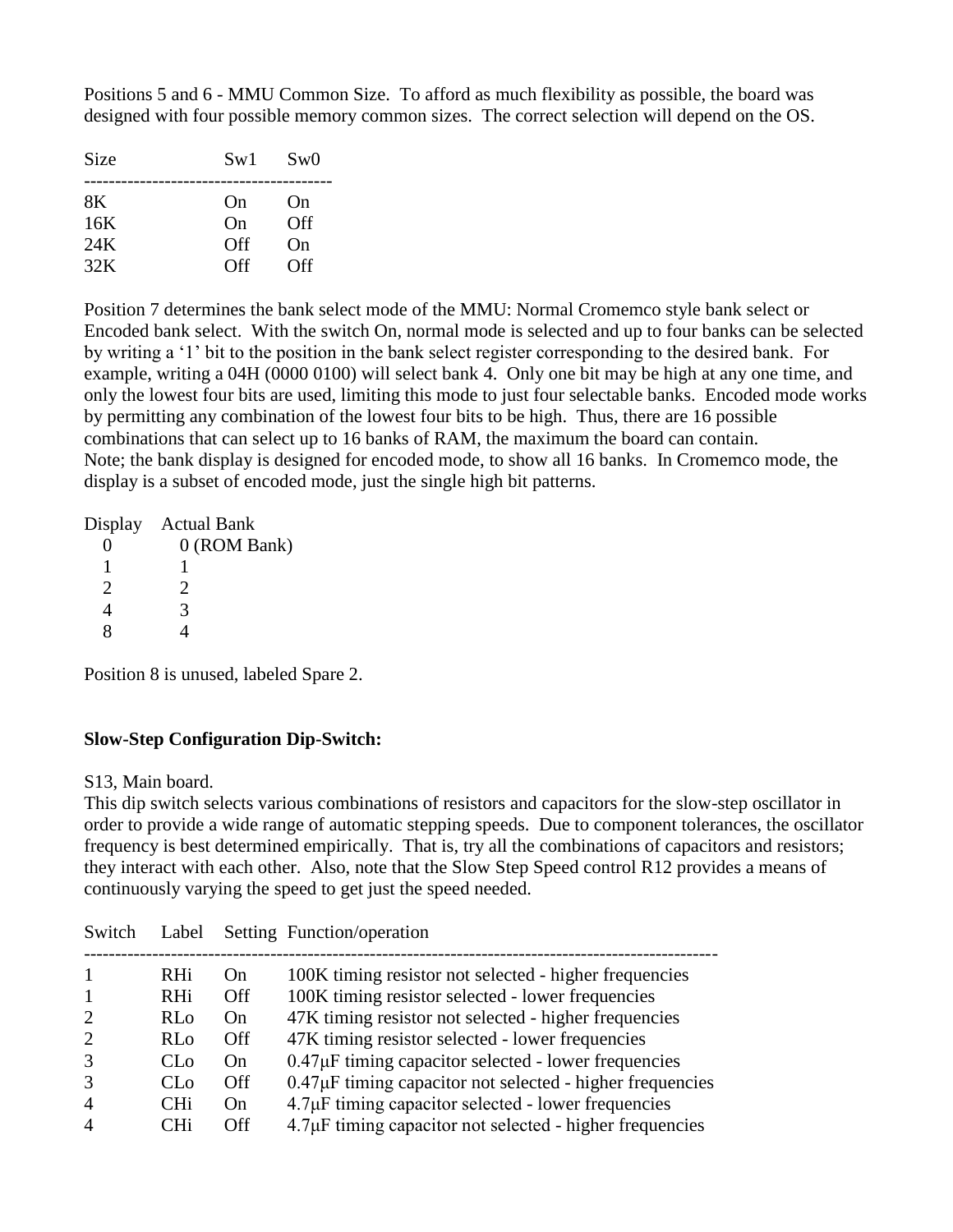## **Address Compare Length:**

## J73, Display board.

This jumper selects the breakpoint address compare length. If the 24-bit Breakpoint Address option is not installed, or the operator wishes to ignore the upper 8 bits (A16 to A23) and monitor only A0 to A15, this jumper will be set to 16 bits. For full 24-bit breakpoint monitoring, set the jumper to 24 bits.

## **Input Switch Type:**

## J74 & J75, Display board.

These two side-by-side jumpers are ALWAYS set the same. Along with the pull-up/pull-down resistors on the dip or rotary hex switches, they help accommodate both active-high and active-low switches. By their very nature, dip switches are either active-high or active- low depending on how they are wired. However, they work best in the active-low mode as used on this board. Hex rotary switches can be either active high or active-low, depending on the manufacturer. (And one brand, at least, makes a unit that is both.) When the board is constructed (see construction notes), decisions are made on how to populate the resistors and these two jumpers. Once built, there should not be a need to change these jumpers.

## Front Panel Operations:

This section will help the user become familiar with the operation of the front-panel features.

To have a base point for discussion, ensure the switches are set as such:

S6 - Normal/FPnl in Normal S7 - Run/Stop in Run S9 - Any/M1 in M1 S10 - SlwStp/Off in Off S11 - BPOn/Off in Off S12 - DispTP/DispDO in DispDO

Also, it is assumed that the computer is running a program of some kind, such as a basic ROM monitor or an operating system such as CP/M.

- To stop a running CPU, move the Run/Stop switch (S7) to Stop.
- To start a stopped CPU, move the Run/Stop switch (S7) to Run.
- To single-step the CPU, first stop it. Then press the Step button. Stepping will be by M1 cycle or any M cycle depending on the setting of S9 - Any or M1.
- To automatically slow-step the CPU, first stop it. Then move S10 to SlwStp. Stepping will occur at a rate determined by the slow-step oscillator.
- To change the slow-step rate, adjust the Slow Step Speed control R12. The speed is also controlled by various combinations of the switches in S13. See the section above relating to the configuration of the slow-step dip-switch for more details.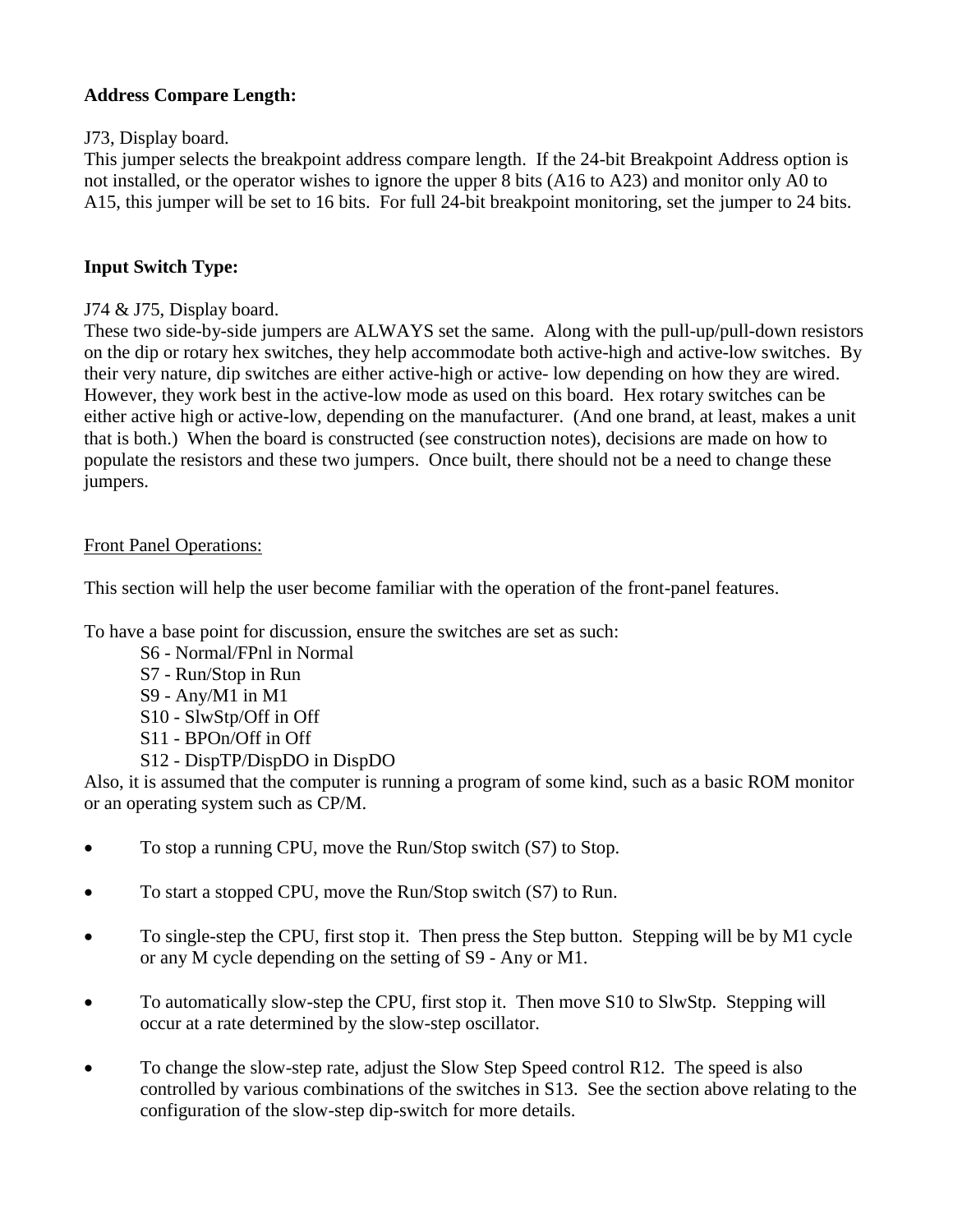- To program a specific hardware breakpoint, set the desired break address on the dip or hex Breakpoint Address switches on the display board. Ensure that all Address BP Compare range switches are set to Normal. Then move S11 to BPOn. When a running program encounters the address set on the switches, the CPU will be stopped on that address.
- To resume running the program after a breakpoint, move the Run/Stop switch to Stop, then move the BPOn/Off switch to Off, then move the Run/Stop switch to Run.
- To program a range of addresses for hardware breakpoint, first set the lowest address of the range on the breakpoint address switches. Then move as many of the range switches as are necessary to include all addresses needed in the range. For example, suppose a break range is needed from 8660H to 8663H. Set 8660H into the Breakpoint Address switches, then set the A0 and A1 BP Compare switches to don't care. The lowest two bits of the address will be ignored and a break will occur when any of the addresses in the range are encountered after setting the BPOn/Off switch to BPOn.
- To display the output of the test output port, move the DispTP/DispDO (S12) switch to DispTP. Move it back to see the Data Out bus again.
- To examine (view) the contents of a memory address, first Stop the CPU and then move the Normal/FPnl switch (S6) to FPnl. Next set the address to examine into the Breakpoint Address switches. Then press the MemEx button (S2). The contents of memory at the chosen address will show on the data display.
- To increment and display the contents of the next memory address after examining one, press the MemExNxt button (S3) The memory address will increment and show those contents on the data display.
- To deposit (write) a new byte into a memory address, first use MemEx and/or MemExNxt to arrive at the memory address desired. Next set the byte on the Data In switches. Then press the Deposit button. The data will be written to memory and show on the display.
- To quickly write several bytes in sequence, use MemEx and/or MemExNxt to arrive at the desired address. Next set the byte on the Data In switches. Then press the DepNxt button. The data will be written and the address will automatically be incremented, ready for entering another byte. Note that the byte written will not appear, but instead the contents of the next memory location will show on the data display.
- To use the program start feature with an 8080, 8085 or Z80 CPU, first note that the MemEx, MemExNxt, Deposit and DepNxt buttons are re-purposed. Unfortunately, there was not the room on the board to put this nomenclature. This feature works by jamming a three-byte Jump opcode and start address onto the CPU bus and cycle-stepping the CPU to read these bytes. This operation takes several steps:
	- a. Be sure the CPU is stopped.
	- b. Optionally, enter the bank number of the location of the desired start address on the Data Input switches and press the MemEx (Set Bank) button. If the bank display option is available, the bank will show on the display. If the MMU option is installed, A16 - A23 may also change based on MMU configuration and physical address.